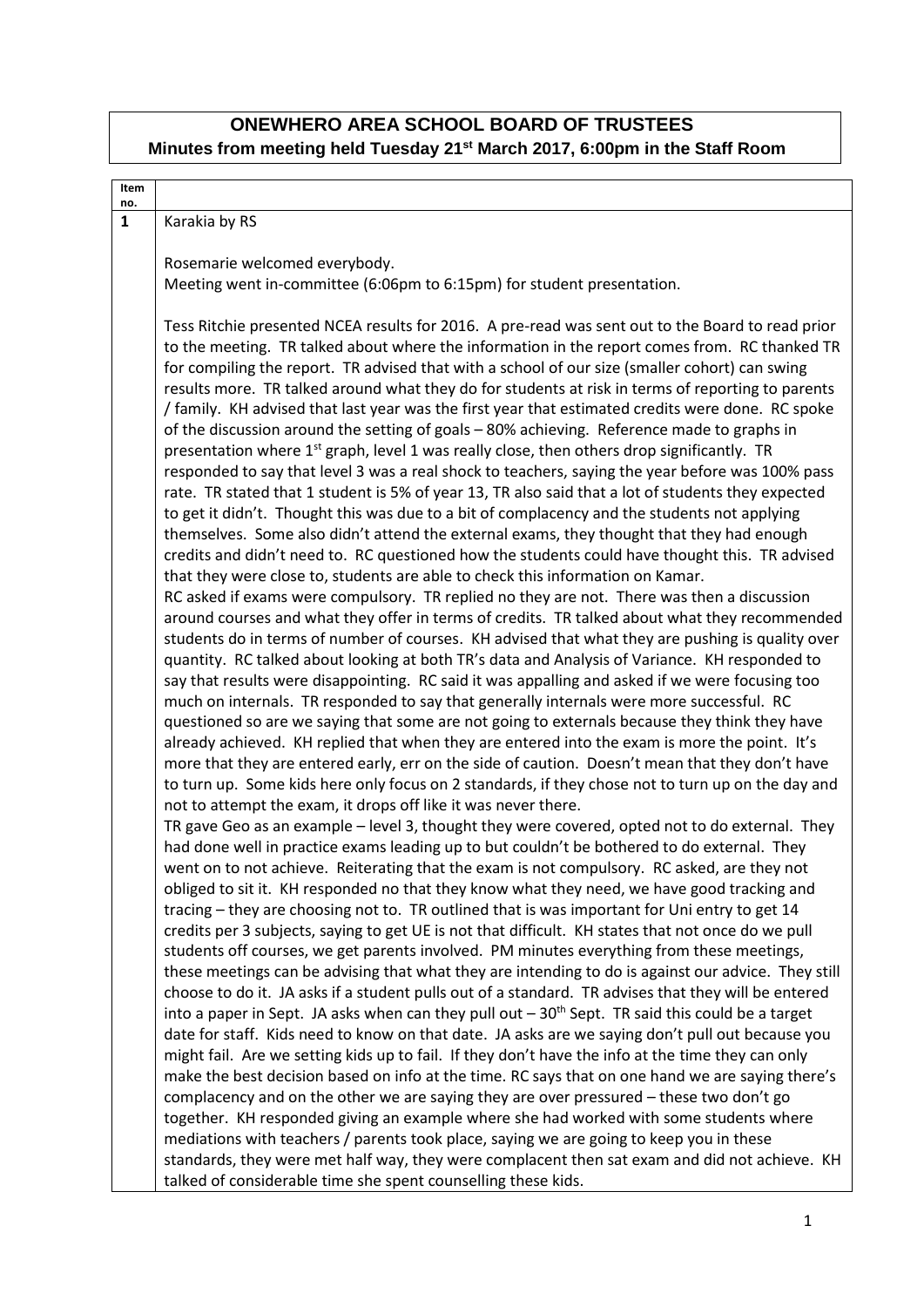GS had a question around decile. KH responded to say aligned with decile 6. RC says that it sounds like they are cruising, asking what do we tell ERO. KH responds to say that she thinks ERO needs to see everything that goes into it. These kids got a blast from Mr Fenton and herself. It's got to go back to them at some point. There's been changes / differences in programs, extra teachers, we try everything we can, not saying we are perfect though. A lot of it is determined on what is being brought.

GS refers to the significant drop and asks why. KH responds to say that what surprised her was that previous years a lot of work put in. Lower level learners did particularly well, result of high level learners not pushing them. TR says that literacy supports what KH is saying. JA says that obviously going to have year 13 still doing level 2. So where do they sit. Are they in that or in level 2. KH clarifies to say year 13 students enrolled for level 2, affects level 2 stats. JA then talks of having a standard where everybody gets level 2. We have got to make sure that in  $13<sup>th</sup>$  year that the students are going away with level 2. KH advises that we have kids doing split level. She advised that some schools don't do level 1 and they focus on 2 years of looking towards getting level 2. Level 1 doesn't mean anything unless they have left then. JA asks the question that can we work on a success model that we are hitting level 2, averaging 90%. If they are not keen or afraid of failing they will back out. TR responds to say that cohorts are different, this is not because of support. Kids are not willing even with support, they are not willing to try. They have been given warning, if they are at risk parents are called. RC asks why they are here if they are not willing to learn. KH responds to say that one thing she found last year, with gateway and trades more kids are taking this up now it's available. There was a discussion around this. RC states that there are expectations from the school to achieve. JA asks what the attendance is like. TR responds to say that this is not always a problem. KH advising that some come for the social aspect of it. JA states that we need to know what the red flags are, something has to happen. TR talked about KH gathering estimated credits, parent meetings. KH stating she was in daily contact with PM.

RC thanked TR again for compiling the report and presenting the results. TR replies that staff are disappointed.

Charles Jordan and Cameron Love were welcomed and were here to talk about preserving performing arts facilities in the school hall (gymnasium). CJ introduced CL, saying what an asset CL was to the OAS team and that they work well together and complement each other well. A pre-read document had been sent out to the board prior to this evening outlining CJ's concerns. CJ advised that he had been having communication with GF re the future build and GF had advised that he was skeptical of room for a stage in the new build. CJ advised that a stage was fundamental for both school and community. GF had suggested CJ email RC (and board) to express his concerns and that is how he has come about speaking to the board this evening and made reference to points in his pre-read document.

CL then spoke to say that 3 key areas for him were: performance, appraisal and assessment. CL talked about how not having a stage would affect music and talked about the talent at OAS. CJ also spoke of the great relationship with OSPA and sharing of resources.

CJ said this was a good opportunity to talk of enhancing things with existing gym. CJ had prepared a sketch of a potential plan which he talked through sharing his thoughts and this opportunity.

RC stated that from a Board perspective that we knew nothing about removal of stage and no little about the plans for the gym. RC thanked CJ for raising valued points to be considered. RC agreed that the seating at OSPA was not enough and that we would be limiting ourselves severely if this was the solution to not have a stage in the gym moving forward. CJ stated that they don't want to be at each other's throats, that teachers are all passionate about their subjects, saying that everyone has to give a little and that this was in no way a negative vibe for sport. CJ advised that he had been talking to a drama student who had been to Te Awamutu College (who have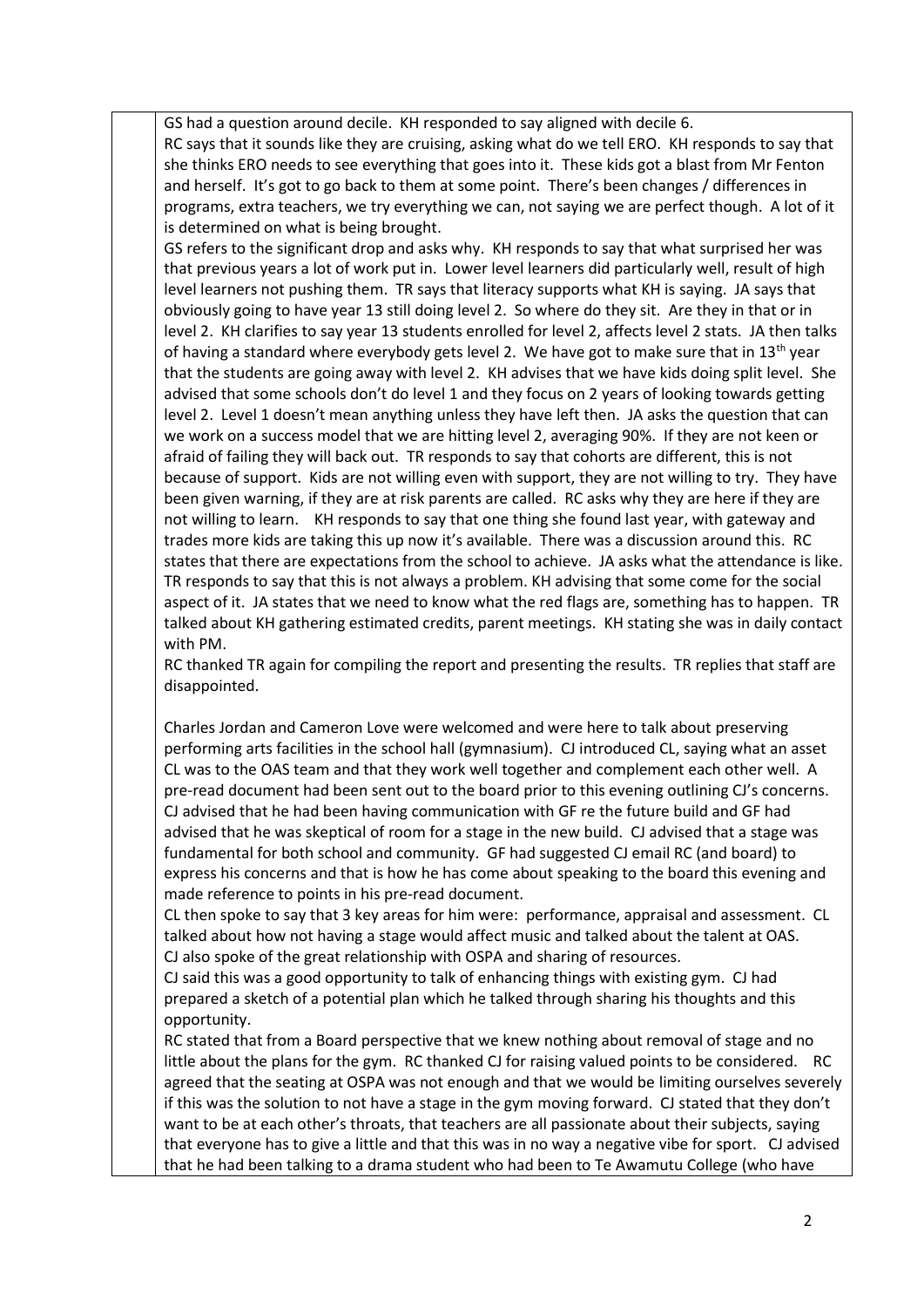|                | done renovation), saying that there are schools around that have possibly addressed this scenario<br>of it being a shared facility that we could potentially tap into. JA responds to say that the key<br>element is that we don't compromise one for the other. RC responding to say that she does not<br>have any desire to lose facilities. CJ then also spoke of purpose built drama room at Pukekohe<br>High. RC asked if anyone had any further questions for CJ or CL, then thanked them both and<br>they left the meeting.                                                                                                                                                                                                                                                                                                                                                                                                                                                                                                                                                                                                                                                                                                                                                                                                                                                                                                                                                                                                                                                                                                                                                                                                                                                                                                                                                                                                                                                                                                                                                                                                                                                                                                     |
|----------------|----------------------------------------------------------------------------------------------------------------------------------------------------------------------------------------------------------------------------------------------------------------------------------------------------------------------------------------------------------------------------------------------------------------------------------------------------------------------------------------------------------------------------------------------------------------------------------------------------------------------------------------------------------------------------------------------------------------------------------------------------------------------------------------------------------------------------------------------------------------------------------------------------------------------------------------------------------------------------------------------------------------------------------------------------------------------------------------------------------------------------------------------------------------------------------------------------------------------------------------------------------------------------------------------------------------------------------------------------------------------------------------------------------------------------------------------------------------------------------------------------------------------------------------------------------------------------------------------------------------------------------------------------------------------------------------------------------------------------------------------------------------------------------------------------------------------------------------------------------------------------------------------------------------------------------------------------------------------------------------------------------------------------------------------------------------------------------------------------------------------------------------------------------------------------------------------------------------------------------------|
| $\overline{2}$ | <b>Meeting Protocol</b>                                                                                                                                                                                                                                                                                                                                                                                                                                                                                                                                                                                                                                                                                                                                                                                                                                                                                                                                                                                                                                                                                                                                                                                                                                                                                                                                                                                                                                                                                                                                                                                                                                                                                                                                                                                                                                                                                                                                                                                                                                                                                                                                                                                                                |
|                | 2.1 Present: Rosemarie Costar, Koren Hopoi, Rebecca Bills, Tuene Henderson, Greg Shortt, Julian<br>Austin, Stewart Foote, Rima Taua, Rereokeroa Shaw.                                                                                                                                                                                                                                                                                                                                                                                                                                                                                                                                                                                                                                                                                                                                                                                                                                                                                                                                                                                                                                                                                                                                                                                                                                                                                                                                                                                                                                                                                                                                                                                                                                                                                                                                                                                                                                                                                                                                                                                                                                                                                  |
|                | 2.2 Absent: Jonathan Lovatt.                                                                                                                                                                                                                                                                                                                                                                                                                                                                                                                                                                                                                                                                                                                                                                                                                                                                                                                                                                                                                                                                                                                                                                                                                                                                                                                                                                                                                                                                                                                                                                                                                                                                                                                                                                                                                                                                                                                                                                                                                                                                                                                                                                                                           |
|                | 2.3 Declaration of interests: nil.                                                                                                                                                                                                                                                                                                                                                                                                                                                                                                                                                                                                                                                                                                                                                                                                                                                                                                                                                                                                                                                                                                                                                                                                                                                                                                                                                                                                                                                                                                                                                                                                                                                                                                                                                                                                                                                                                                                                                                                                                                                                                                                                                                                                     |
|                | 2.4 Approve Minutes of previous meeting.<br>M. Rebecca Bills.<br>S. Julian Austin.                                                                                                                                                                                                                                                                                                                                                                                                                                                                                                                                                                                                                                                                                                                                                                                                                                                                                                                                                                                                                                                                                                                                                                                                                                                                                                                                                                                                                                                                                                                                                                                                                                                                                                                                                                                                                                                                                                                                                                                                                                                                                                                                                     |
|                | 2.5 Matters arising - RC talked about implementing a new system where if you have an action<br>point sitting against your name that you then email through to SI the action taken prior to the<br>next meeting so SI is able to compile and send out with documents for the next meeting.<br>CARRY OVER APRIL - Action point: CC was asked to supply RB with the Behaviour<br>Management flow chart so RB could upload to school docs as procedures. RB to obtain                                                                                                                                                                                                                                                                                                                                                                                                                                                                                                                                                                                                                                                                                                                                                                                                                                                                                                                                                                                                                                                                                                                                                                                                                                                                                                                                                                                                                                                                                                                                                                                                                                                                                                                                                                      |
|                | from CC and upload.<br>CARRIED OVER TO APRIL - The Property Committee gave an update in July on their<br>$\bullet$<br>meeting around the School House property maintenance required. A lot of work required<br>at Hall Rd and this was the property focused on at the sub-committee meeting. It is<br>recommended that the property be vacant for the work to be carried out as it is quite<br>extensive. The subcommittee are currently in the process of getting quotes for the work<br>required. Action: Property Sub-committee to present quotes at April meeting. SF<br>advised he did not have quotes for March meeting.<br>KH summarised her conversation with Melissa Batten regarding extending the gym as<br>follows. Extending the footprint of the hall/gym has not be given the green light from the<br>Ministry. At a meeting in August with Greg/Melissa/Derek Devoy this was discussed and<br>that was told to all. The priority schedule that we must follow for spending 5YA money<br>would have that sort of extension as $4th$ or $5th$ priority. Depends on how we argue the<br>point. Teaching and Learning space and essential infrastructure always prioritised first.<br>KH then summarised her conversation with Derek Devoy re selling school house as<br>$\bullet$<br>follows: Should we wish to sell we declare the house and land to be surplus to<br>requirements. We get 100% of net sale proceeds, with all fees taken off, eg. Title fees. It<br>doesn't go straight onto open market as it is governed by the Public Works Act. LINZ do<br>all of the work on behalf of the Ministry to dispose of house. No action or cost to the<br>BOT to do anything. All costs come off sale of house. Going through stages could take up<br>to 3 years. Can still live in it and pay rent etc throughout that time, as long as tenant<br>knows that with 60 days notice it could become sold. Becomes surplus crown land and<br>there are stages that are then followed. Stage 1: offered back to crown agencies eg. DOC.<br>Sold at market rate. Stage 2: offered back to former owner (who sold land to Ministry).<br>Stage 3: offered back to iwi, if can be determined. Stage 4: Sold on the open market. |
|                | Getting a title would be a natural part of any of those stages. Could still refurbish and<br>add value to the property - but need someone to find out what value it would be now,                                                                                                                                                                                                                                                                                                                                                                                                                                                                                                                                                                                                                                                                                                                                                                                                                                                                                                                                                                                                                                                                                                                                                                                                                                                                                                                                                                                                                                                                                                                                                                                                                                                                                                                                                                                                                                                                                                                                                                                                                                                      |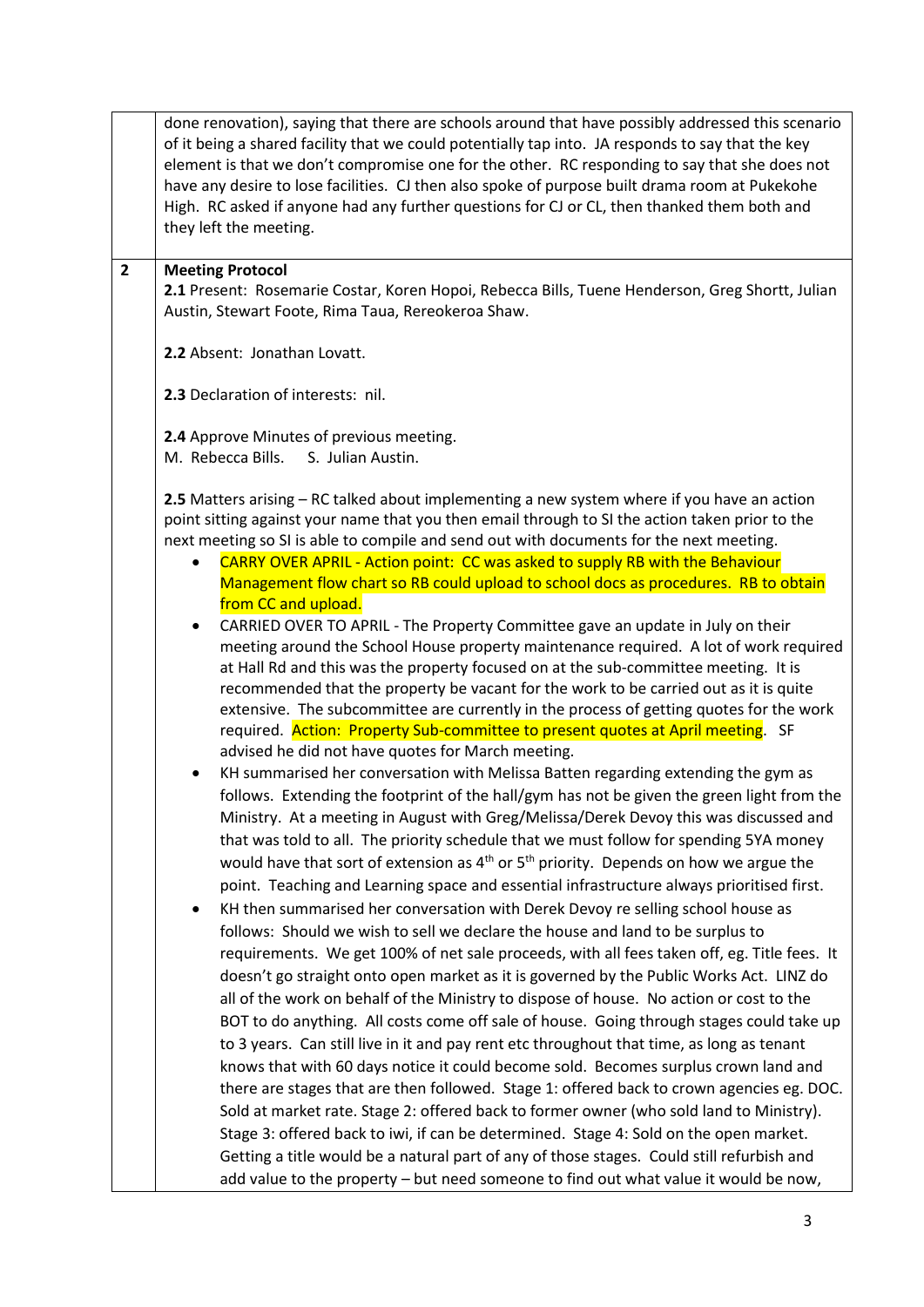and then if \$60k of refurbishments were put in. Would it make money, is it worth it? Survey a boundary line between gym and house would need to happen in getting a title. House removal could be an option and keep land. Need to judge whether it is better in terms of profit or not. Need to consider removing house to extend gym, after receiving draft 10YPP.

 A discussion then followed regarding the above 2 points. RC asked if it would be possible for house removal, SF responded to say the bricks become useless. JA stated that if we got a separate title you are stuck because can't extend the gym. SF responded to say that the land is too valuable to school to dispose of. RC advised that she was confused, as GF had told her that we are extending the gym.

KH advised that it's a hall, it's a non-teaching space. There was then a discussion around space allocation and what we are currently showing versus what we are entitled to. JA advised that the hall is multipurpose and covers both gym and teaching space, then asked the question of how the hall was originally paid for it was established that it was by the community. RC adds that the school owns all of it now, legislation changed. KH said that when we talk we say gym however when MOE talks they say hall. JA states that if you took the stage out it becomes a gym. There were then discussions around sizing of various areas within the school. KH saying that in June this will be updated to include learning hub.

RC advised that her concern was, if we were not doing up Hall Rd house, then what are we doing, we have ascertained that it's not healthy. There was a discussion around if the house could be relocated on school grounds. RB talked about extending the gym out 3m past the existing changing rooms, which stops just before the ground slopes. Talked about rotating the gym. GS asked if there were any prelim plans in place, RC responded no. KH talked of the draft 10YPP with 5YPP included. RC said until we get this we can't do anything - suggest way forward is to wait for 10YPP. RC also advised that the Council are going to stop transferable titles soon.

Action: Once draft 10YPP is received this is all to be reviewed.

Minute: The feeling from the Board is that there is no desire to sell the land at this point.

- The board agreed that an alarm is to be put on the back of room 1 so it could be heard clearly at OECC in the case of an emergency. **Action: KH to speak to HA about quote for** alarm installation and get this sorted asap. KH advised that a runner has been put in place until the alarm is installed. KH is the runner. RB advised that she cannot hear the bell from her class, they know when they see other kids moving that the bell has gone. Action: KH to speak to HA to investigate and resolve these issues with the appropriate contractor.
- CARRY OVER TO APRIL: It was suggested that a maximum size logo be implemented for hoodie to ensure that any sponsorship details were restricted to the agreed area only. Action point: KH to look at maximum size for logo and ensure all relevant people are aware of the size restriction. KH advised she is meeting with School Tex 22/03/2017 so can report back in April.
- CARRY OVER TO APRIL: JL suggested setting up an Asset suspense code. It was confirmed that Xero can do this. Action: JL to follow up and talk to SE to look into Xero input by seeking assistance from KM at Edtech.
- CARRY OVER TO APRIL: A better way of locating assets is required, getting a scanner that can barcode and track through. Action: PO working on this requirement as next part of project once bus tracking set up. KH to speak to PO to get an update for March meeting. KH gave an update on where bus tracking was at, at present looking to use cellphone as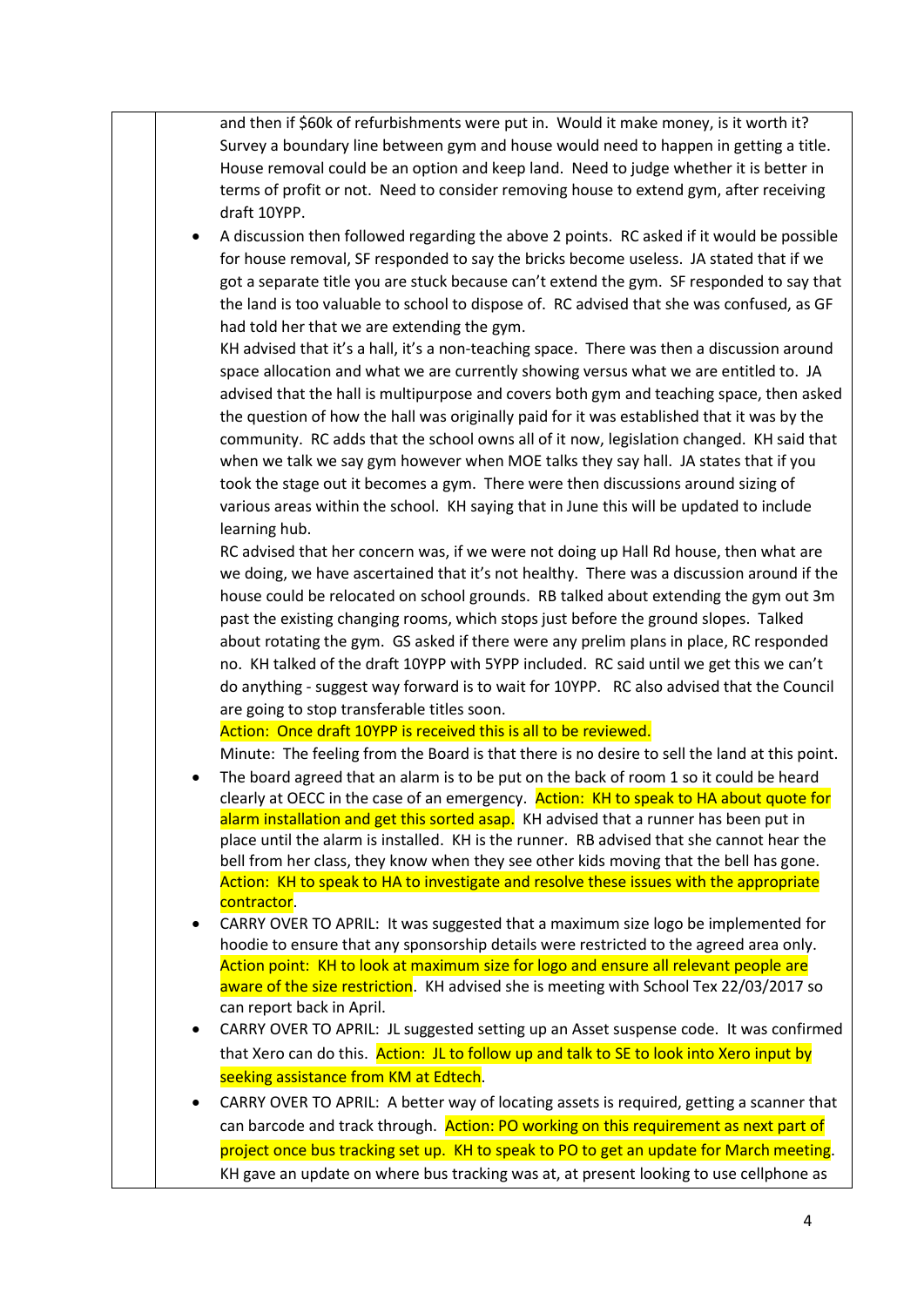scanner out at bus, this will allow us to know if green light or red light. KH advised that CO and PO had entered all data into the system in preparation. CO said smartphone system is easier and cheaper, however maybe a problem with scanning tags on backpacks. Trial will establish if this is a problem. Scanners if needed are approx. \$1500 each. CO is trialing on TK1 next week. KH advised that Tuakau College are interested to know where we are at with it. Action: KH to update on trial at April meeting.

- CARRY OVER TO APRIL: JA updated everyone re the Fuji Xerox agreement, confirming this is not something we are able to get out of. Action point: Delegations of authority needs reviewing to establish who can sign for what.
- CARRY OVER TO APRIL: Voice over IP. KH advised that at present we are paying \$600- 700 a month for lines with Spark (this amount covers everything). Only having 3 lines is causing havoc. KH continued that Tuakau College had sent us someone, this person said he had fixed and that we could get more lines. KH clarified that we only have 3 lines and that includes calls coming in and out at one time. It's been established now that we can only ever get 3 lines as our system is so old. Regarding VOIP KH advised that she is waiting on a quote from TTS and one from Data Tech Pacific vs the \$600 to \$700. Torque IP quote also coming Friday. JA advised that KH might want to look into CIP line, using fibre. Action: KH to update April meeting.
- Gator vs Tractor proposal. HA had prepared a gator proposal for Board to consider. RC said she has spoken to GF and his preference was for a small tractor so we can mow lawns as well. KH advised that HA currently had a gator on trial and that it was sitting down in auto shed, can get this one for \$12K. KH advised that HA wasn't looking at from mowing lawns view more functionality. JA asked what we were looking at long term. RC said that this was not a governance thing and decision was not for Board to make, this hadn't been budgeted for and that there was deficit in the budget already. JA asked the question as to why this was not flagged when budget prepared. KH advised that this has been on the table for a long time. KH then advised that HA uses his personal van for work use as school vans not always available. RC asks why it was not included in budget request. JA said any asset purchased would have depreciation start kicking in, this is at \$80K now. We might decide it's better to put money towards a new van. RC asks the Board if there is a short term solution – could it be a quad bike to tow trailer. This wouldn't get stuck which was the number one concern with school van. We can't pluck money from tree. RC spoke of money to come in however we are already in deficit so this would go to that. KH asked could the reserves not be used. RC advised that we can however with info that school roof leaking etc, this would be more relevant to use these funds. JA talked through YTD working capital financials. JA asked when painting contract was up for renewal, that's every 2 years, we need to allow for that for working capital. Reserves should be used for long term plan and emergencies. KH advised that \$30K in reserves, tagged from STAR for van. JA asked if we purchase another van could HA use the old one. SF advised that this is not quite as practical, was there a compromise. KH advised that 2 vans are not servicing our school trips. KH states that van is getting stuck in mud HA is going through. RC asks if there is a compromise so we are not going brand new. JA states that we don't have to buy brand new and that second hand depreciation is not affected. RC asks Board members if there is a sum of money that we are prepared to put towards this. GS had a quick look on trade me at some options to get indicative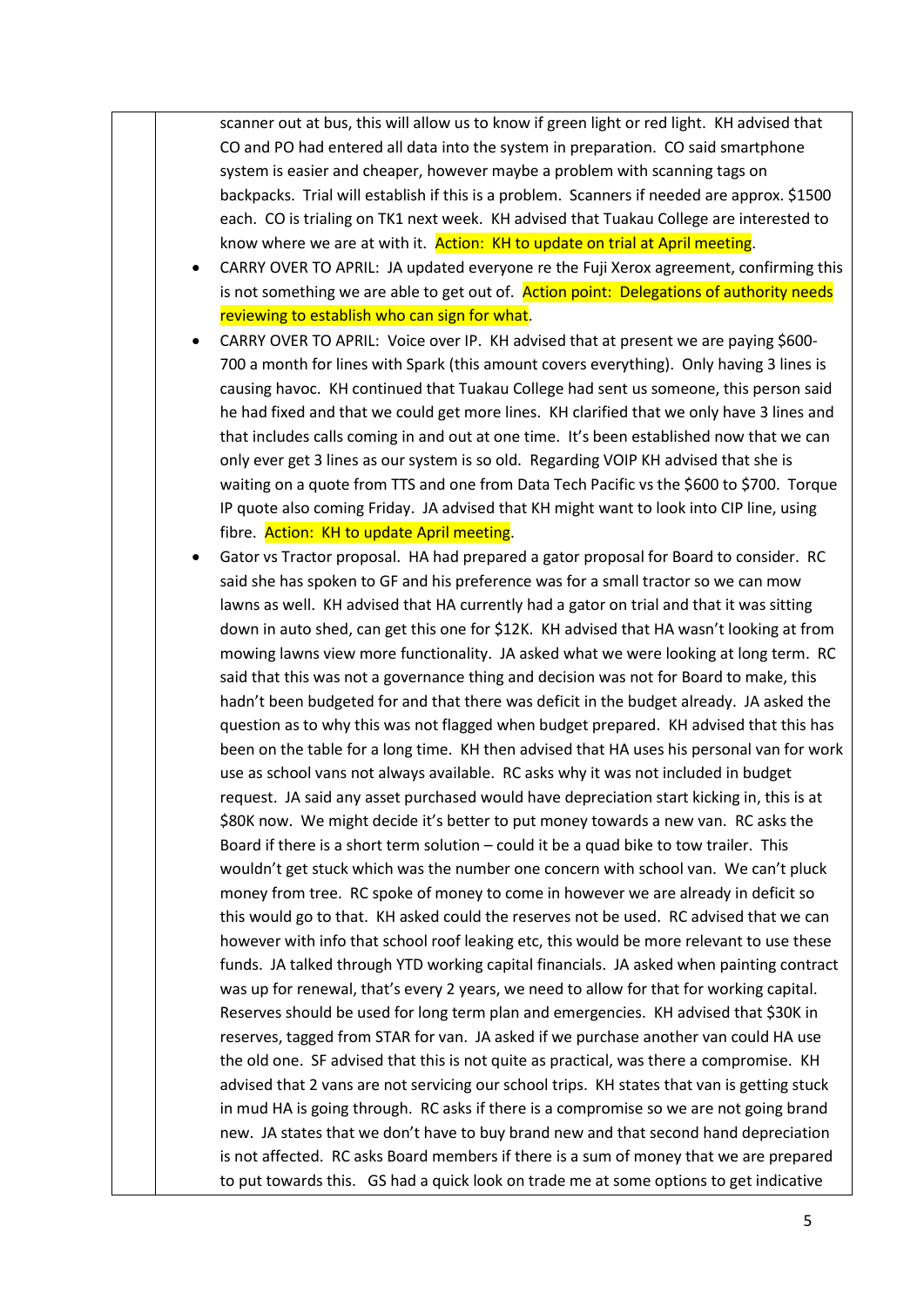|           | pricing, examples of \$3K for a Suzuki Cary. RC asks again if there is a sum of money                                                                                                  |
|-----------|----------------------------------------------------------------------------------------------------------------------------------------------------------------------------------------|
|           | everyone agrees to. RS suggests \$3K as per the example GS found. RB suggests \$5K.                                                                                                    |
|           | Motion put forward: \$5K to be made available from reserves for the purchase of a safe,                                                                                                |
|           | suitable vehicle for HA to use on school grounds for purposes outlined in his proposal.                                                                                                |
|           | M. Rebecca Bills<br>S. Julian Austin                                                                                                                                                   |
|           |                                                                                                                                                                                        |
| $\bullet$ | CARRY OVER TO APRIL: The Finance Variance Report template was discussed and if the                                                                                                     |
|           | Board felt it captured the information we needed it to. Action: The Finance Sub-                                                                                                       |
|           | committee (JL, JA, RC, GF) to review report and provide feedback.                                                                                                                      |
| ٠         | RC advised that she had met with RS last Friday to go through feedback from Hui to try                                                                                                 |
|           | and pick 3 or 4 common themes to focus on.                                                                                                                                             |
|           | Point 1: to ensure that Te Reo is being implemented and taught in every class (clarifying                                                                                              |
|           | that this would not for hours on end). RB advises that the more confidence teachers                                                                                                    |
|           | have in using Te Reo the more they will do.                                                                                                                                            |
|           | Point 2: Create a game plan together and set goals.                                                                                                                                    |
|           | Point 3: More tikanga at school. RS says that what is important to understand is that                                                                                                  |
|           | Maori whanau are brought up in processes and to not have tikanga affects their learning.                                                                                               |
|           | There was a discussion around this. RS continued that it's important for a child to                                                                                                    |
|           | understand who they are. Very important having karakia / waiata. RB advises that this is<br>what is done in junior school and gave an example of. RB continues that she can't say it's |
|           | through the whole junior school. As staff we don't know about tikanga, a list or                                                                                                       |
|           | guidelines of what you would want to see eg: karakia before kai, expectations etc. RS                                                                                                  |
|           | gave an example of karakia, flag put up, do karakia under flag pole, mihimihi, after mihi                                                                                              |
|           | person from other side acknowledges with a mihi back and then a waiata. RB then adds                                                                                                   |
|           | that we need to remember that we need to bear in mind that we are a state school and                                                                                                   |
|           | we can't go into religion side. KH advises that this is catered for through PLD.                                                                                                       |
|           | Point 4: Is the curriculum we are offering meeting community expectations. RC advised                                                                                                  |
|           | that there were quite a few comments from the hui around curriculum. Action: Board                                                                                                     |
|           | would like a survey completed to understand this better, KH / GF to action.                                                                                                            |
|           | Point 5: Identify areas where greatest gains can be made and make sure resourced                                                                                                       |
|           | appropriately - Maori achievement and engagement. Action: Board would like this                                                                                                        |
|           | included in survey to get views around this, GF to action. KH states that we need to be                                                                                                |
|           | careful on doing surveys on curriculum. We are restricted in what we can offer and that                                                                                                |
|           | we are spread so thin at the moment as it is, also saying that you kill off subjects by                                                                                                |
|           | creating more. RC replies to say that we are not saying that we will deliver, we just want                                                                                             |
|           | to know what it is they want us to consider.<br>Action: BOT to get survey results and plan strategic discussion around future planning.                                                |
|           | Action: Once Board have survey feedback, a hui to be organised as a follow up to the Eat                                                                                               |
|           | & Greet.                                                                                                                                                                               |
| $\bullet$ | CARRY OVER TO APRIL: From the November report there was a discussion around the                                                                                                        |
|           | toilets in the junior learning centre and the foul odor generated from these and how to                                                                                                |
|           | resolve. Action: KH to speak with HA to arrange the roof vent to be fixed plus get                                                                                                     |
|           | plumber to check floor / gravity. Expel air and extractor fans to be looked at as well.                                                                                                |
|           | Girls and boys toilets to both be addressed.                                                                                                                                           |
|           | KH advised at this meeting roof vent not fixed, that HA had looked at roof vents and                                                                                                   |
|           | smell, in his opinion the smell was coming from the urinals which are ceramic and stuck                                                                                                |
|           | to wall. Felt that smell got into paint work. HA has been deodorising regularly. KH                                                                                                    |
|           | advised to take into account that she had not followed this up that well. KH continued                                                                                                 |
|           | that one of the reasons was that HA was struggling to get plumbers up to school. Plus                                                                                                  |
|           | ceramic bowls not best for year 3 to 4 students. RC thought that we had stainless steel in                                                                                             |
|           | room 1 and that this had been replaced with ceramic. Action: KH to check with GF on his                                                                                                |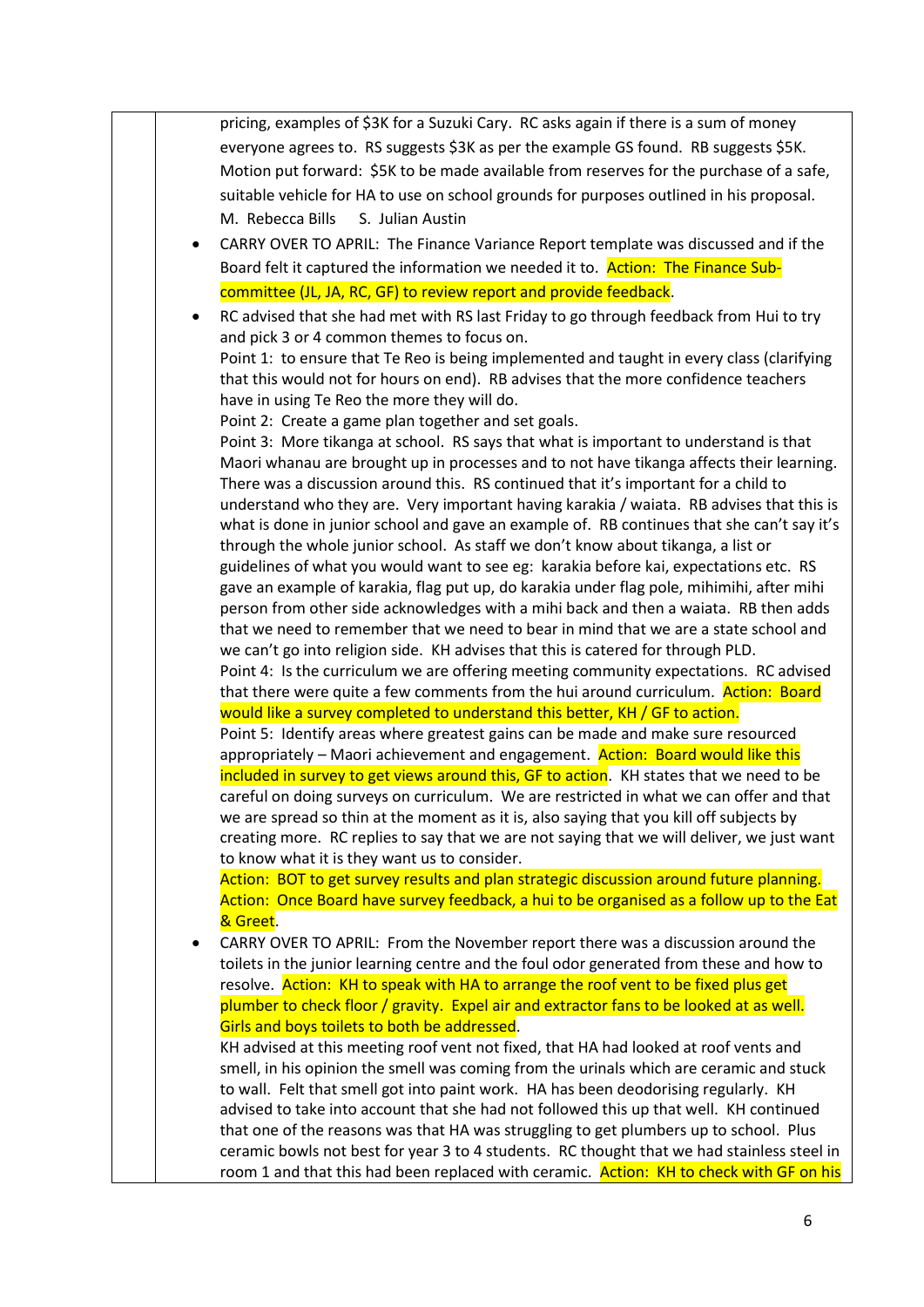return to see if he remembers why this change was made. KH advises that she will get HA to try work on smell and get plumber up. JA advises that MOE guidelines are not to provide sit down cubicles, not stand up urinals. KH states that HA tries many different plumbers and has been pulling his hair out with getting a plumber up here. RC asks where are we going with this. KH says we will get plumber up, extractor fan costly – will get quote. JA advises that all toilet blocks require extractor fans. KH advises that if HA was to get quotes he would struggle to get 3, asking do we just get quote and go with it. KH is reminded that she is able to sign off up to \$2500. RC continuing that if there is R&M budget and money is available you can use it. KH advises that we will get close to the \$10K R&M budget quickly. JA advises that KH will then need to come to the Board and look to reallocate budget if this happens. RC adds that you can't spend knowing that. RC asks if the toilets smell first thing in the morning. RB responds to say no but by afternoon they are bad. RC asks KH to get plumber, get quote and get this fixed. GS says whilst we are on toilets – emails around this were not read until this week. First email was raised last year. KH responds to say that things were put in place.

- KH advised that Franklin Laminates had completed the installation of work benches in the IT area.
- CARRY OVER TO APRIL: RC asked if there was potential for the staffroom wall to be knocked out and a room built for a teacher workspace. RB stated that if we wanted teachers working collaboratively that they would need a workspace to promote this. Minute / action point: That further conversation with GF and MOE needed to look at appropriate teacher workroom space.
- Re correspondence from a local internet provider in November requesting to share the schools fibrenet connection. Subsequent letter received and is in inwards correspondence section to address at this meeting.
- RC asked if the EOTC policy was physically talking outside of school grounds, KH apologised that she had not looked into this to be able to confirm. RB spoke to this confirming that anything outside of the classroom was EOTC, eg: collecting leaves on the school grounds was EOTC.
- KH advised that she had found a basic checklist for vans that we could potentially use. RC spoke of the pack that SE was putting together for each van which would include: log book, keys, fuel card and checklist for each trip (checks a normal driver would check – eg: WOF, rego, seat belts). RC stating that the minute we put children in the van they are our responsibility. KH responds to say that teachers will not do this. RC responds to say they will have to as it is a safety requirement. There was a group discussion that followed around a monthly check which is more involved that a normal drivers check. Action: KH to ensure checklists are completed for the above purposes. HA to complete these monthly checks.
- CARRY OVER TO APRIL Action point: At the last session of training on EOTC PD KH to ensure staff are given a form to sign. This is to be returned to SI to retain on personnel files. KH to confirm once completed.
- RB confirmed amendments had been made to the EOTC policy as per last meeting.
- Recognition of Cultural Diversity Policy discussion around making signposts for all the nationalities we have at school stating how far to these countries or bilingual signs. KH said that she would highlight this to staff, gain feedback for a couple of ideas for integration. KH advised that she had spoken to TW, there were discussions about using 3D printer for signs, KH had asked TW to go away and think about it, it could be wooden (less costly). KH advised that this won't be a quick process, suggested term 3. RS advised that even if we started with one. Action point: KH to ensure RT is involved in the process to have input on detail for signs.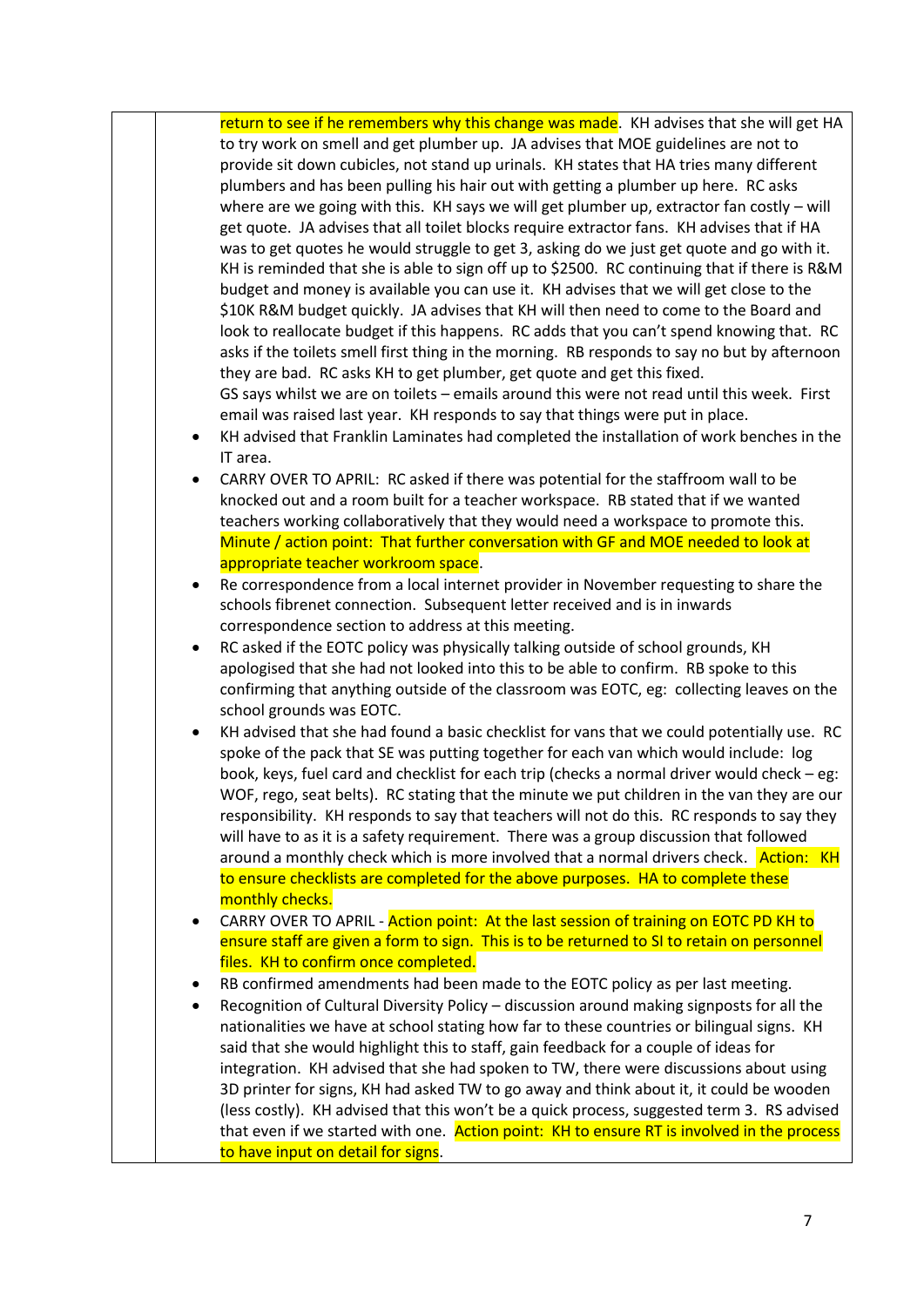| $\bullet$ | KH spoke to MOE around if we are able to (legally) ask any student who is out of zone and                                                                                       |
|-----------|---------------------------------------------------------------------------------------------------------------------------------------------------------------------------------|
|           | wishing to come to OAS for: Criminal history, academic and learning difficulties and                                                                                            |
|           | report back at the March meeting. KH advised that MOE didn't know and they were                                                                                                 |
|           | going to ask their legal team and report back to KH. Action: KH to advise what MOE legal                                                                                        |
|           | team come back with at April meeting.                                                                                                                                           |
| $\bullet$ | There was a discussion on buses and what the schools obligation was to provide                                                                                                  |
|           | transport to in zone students. There was a discussion around the historical agreement                                                                                           |
|           | with relation to the school van run, RC advised that this was not Board funded and that it                                                                                      |
|           | came out of van expenses.  RC said the issue is that the younger kids on TeKohanga                                                                                              |
|           | straight would be picked up on way down to Port Waikato and then come all the way                                                                                               |
|           | back again, saying it would be a really early start. RC asked if there was anything to stop                                                                                     |
|           | parents dropping kids to Kohanga Rd to catch the bus there if van was not operating. KH                                                                                         |
|           | responds to say it depends on numbers standing on this bus. Action: KH to look into<br>numbers on bus, legal number we are allowed on bus, and ensure littlies could get seats, |
|           | establish in the school van who are paying out of zone bus fee. KH asks if we send a note                                                                                       |
|           | to parents on the van run to stop this run. RC responds to say we need to establish the                                                                                         |
|           | above first and who is technically out of zone.                                                                                                                                 |
| $\bullet$ | CARRY OVER TO APRIL: There was a discussion on buses and what the schools obligation                                                                                            |
|           | was to provide transport to in zone students. There was a discussion around the                                                                                                 |
|           | historical agreement with relation to the van school run. KH asked the question, do we                                                                                          |
|           | form a subcommittee and look at stats to make a strategic decision moving forward.                                                                                              |
|           | Action point: KH to talk to MOE to get a better understanding on this and report back at                                                                                        |
|           | the March meeting before the review is completed.                                                                                                                               |
|           | CARRY OVER TO APRIL: School Policy Framework template - this will tie in with the                                                                                               |
|           | survey that was completed by Board members (4 had completed this). CF at NZSTA to                                                                                               |
|           | look at survey results and tailor make package for us based on these results. RC advised                                                                                        |
|           | that she is expecting to hear from CF in the next couple of weeks.                                                                                                              |
| $\bullet$ | CARRY OVER TO APRIL: RC raised the changing of the assembly time on a Monday                                                                                                    |
|           | morning to a Monday afternoon and questioned if this had gone out to the community                                                                                              |
|           | for parental consultation. Action point: KH to gain feedback via school newsletter plus                                                                                         |
|           | obtain through teacher interview evenings later this term.                                                                                                                      |
|           | CARRY OVER TO APRIL: RC asked if we were still in a position that only one person could                                                                                         |
|           | teach level 3. KH advised she hadn't got to this as yet and she didn't know. Action point:                                                                                      |
|           | KH to make inquiry and clarify at April meeting.                                                                                                                                |
|           | RC questioned the BOT expenses for 2016 and what this included and how it was split.                                                                                            |
|           | RC reiterating that all expenses should be coded to where they should sit otherwise this                                                                                        |
|           | impacts on budget preparation for the following year. Action point: KH to speak to SE                                                                                           |
|           | around coding to correct budgets. Staff cannot override with an incorrect code and code                                                                                         |
|           | to different places.                                                                                                                                                            |
| ٠         | CARRY OVER TO APRIL: It was decided that GS, JA, KH, RC are delegated to review the                                                                                             |
|           | Schedule of Delegations and report back at the March board meeting. Action point: KH<br>to facilitate meeting to review prior to the March meeting.                             |
|           | SI confirmed that a note had been put in November agenda that a review of the Schedule                                                                                          |
| ٠         | of Delegations is to be included to adopt at the beginning of the new year.                                                                                                     |
| $\bullet$ | KH confirmed heat pumps for school house quote (\$7695 +GST) added to capex for 2017                                                                                            |
|           | budget.                                                                                                                                                                         |
| ٠         | SI confirmed that a site visit had been conducted for each of the heat pumps to be                                                                                              |
|           | installed in the school houses. Quote had been updated with correct sized heat pump for                                                                                         |
|           | each house. Minimal difference in quotes - \$18.05+GST. Quote accepted by Board.                                                                                                |
|           | Action: KH to advise HA to confirm work can proceed liaising with tenants as to be                                                                                              |
|           | suitable timing.                                                                                                                                                                |
|           |                                                                                                                                                                                 |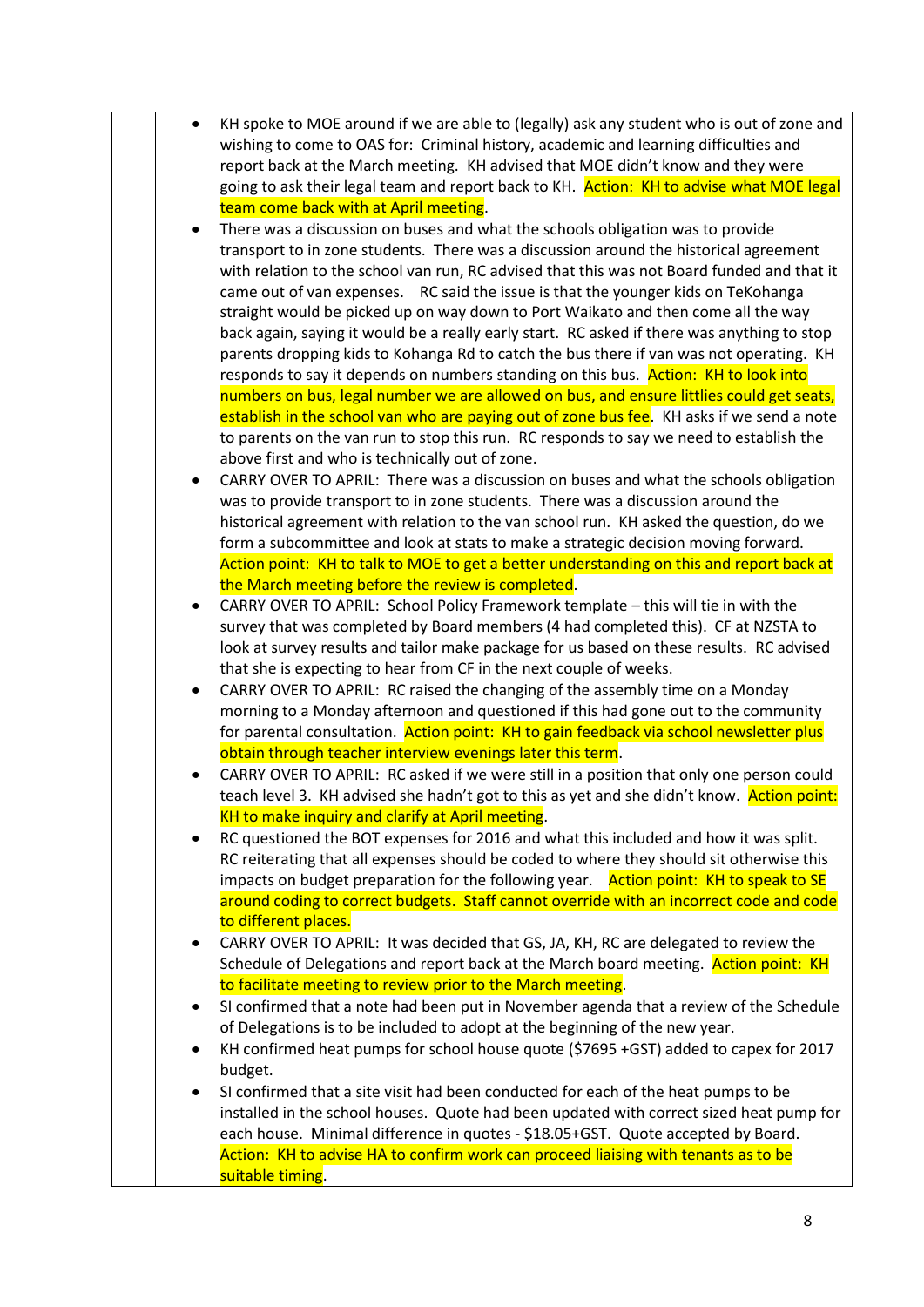| $\bullet$ | Increase of rent for school houses. KH provided documentation that a teacher or<br>principal gets a 25% discount off the current market rent for a school house. Working to<br>this discount and the lowest market rate appraisal the new rental amounts were agreed<br>to. KH did not take part in the decision making processes due to declaring a conflict of<br>interest as she currently tenants a school house.                                                                                                                                         |
|-----------|---------------------------------------------------------------------------------------------------------------------------------------------------------------------------------------------------------------------------------------------------------------------------------------------------------------------------------------------------------------------------------------------------------------------------------------------------------------------------------------------------------------------------------------------------------------|
|           | M. Julian Austin<br>S. Greg Shortt                                                                                                                                                                                                                                                                                                                                                                                                                                                                                                                            |
|           | Action point: SI to prepare letters for tenants. Principal to distribute.                                                                                                                                                                                                                                                                                                                                                                                                                                                                                     |
| $\bullet$ | RC provided explanation from KM, Edtech re maintenance vs capex - most maintenance                                                                                                                                                                                                                                                                                                                                                                                                                                                                            |
|           | not capex.                                                                                                                                                                                                                                                                                                                                                                                                                                                                                                                                                    |
| $\bullet$ | Kamar listing of all Maori families supplied to RS in preparation for Matariki.<br>KH advised that HA cannot use a cherry picker with his existing heights course certificate.<br>HA supplied 3 quotes for the Board in relation to the purchase of portable scaffolding to<br>consider. Q1 \$4K, Q2 \$3.8K, Q3 \$3.4K or \$3.5K. KH advised to get a cherry picker in is<br>\$300 to \$400 a day. KH said she asked HA how often he would need to access gutters, he<br>had said every fortnight come end of this month. RC asked about gutter protector and |
|           | budget for this. KH responded possibly R&M, RC replied it would be an asset. There was<br>a discussion around the scaffolding specs in the quotes. GS declared a conflict of interest<br>and that he would step away from any decision making process around this. RC asked if<br>GS could obtain a Carters quote for scaffolding. GS advised that he would. Action: GS to<br>talk to HA about his preference for scaffolding and obtain quote.                                                                                                               |
|           | Motion: Board (with the exception of GS) authorise up to \$3500 to be spend on                                                                                                                                                                                                                                                                                                                                                                                                                                                                                |
|           | scaffolding.                                                                                                                                                                                                                                                                                                                                                                                                                                                                                                                                                  |
|           | M. Rosemarie Costar<br>S. Rebecca Bills                                                                                                                                                                                                                                                                                                                                                                                                                                                                                                                       |
|           | RC clarified this needed to include identifying hazards, risk assessments against hazards -                                                                                                                                                                                                                                                                                                                                                                                                                                                                   |
|           | this needed to be carried forward into School Docs. KH asks who is responsible for this.                                                                                                                                                                                                                                                                                                                                                                                                                                                                      |
|           | RC responds everyone is responsible. GS adds that KP is to formalise and drive. KH asks if                                                                                                                                                                                                                                                                                                                                                                                                                                                                    |
|           | this is where the care card info goes. RC replies yes. Action: KH was to contact MOE for                                                                                                                                                                                                                                                                                                                                                                                                                                                                      |
|           | assistance around identifying hazards.                                                                                                                                                                                                                                                                                                                                                                                                                                                                                                                        |
| $\bullet$ | CARRY OVER TO APRIL: Large discrepancy showing in the operating day-to-day account<br>balance in the report provided by JL vs the audit certificate balance for the same account.                                                                                                                                                                                                                                                                                                                                                                             |
|           | JL advised that he had obtained the balance detailed from SE. <b>Action point: JL to seek</b><br>clarification from SE.                                                                                                                                                                                                                                                                                                                                                                                                                                       |
|           | Trophy cabinet and medical cabinet. SI advised that RP is working with TW to cost up<br>modifying a pre-made cabinet to suit this purpose. No pre-made cabinets have been<br>found as yet that would be suitable for trophy cabinets. RC advised that this should be<br>funded out of budget and shouldn't come to Board.                                                                                                                                                                                                                                     |
| $\bullet$ | Report for Careers Office 2016. SI confirmed she has passed thanks on to PM on behalf                                                                                                                                                                                                                                                                                                                                                                                                                                                                         |
|           | of Board.                                                                                                                                                                                                                                                                                                                                                                                                                                                                                                                                                     |
|           | KH clarified what the definition of seclusion was and assured the Board that seclusion                                                                                                                                                                                                                                                                                                                                                                                                                                                                        |
|           | was not used at OAS. Seclusion is when a student is put in a room for a period of time /<br>duration where they cannot freely exit.                                                                                                                                                                                                                                                                                                                                                                                                                           |
| ٠         | CARRY OVER TO APRIL: Update of school house maintenance program. Action point:                                                                                                                                                                                                                                                                                                                                                                                                                                                                                |
|           | Carry over to March meeting, SF to advise.                                                                                                                                                                                                                                                                                                                                                                                                                                                                                                                    |
|           | Code of Conduct - SI advised that NZSTA had said that Education Council were in the                                                                                                                                                                                                                                                                                                                                                                                                                                                                           |
|           |                                                                                                                                                                                                                                                                                                                                                                                                                                                                                                                                                               |
|           | process of drafting a new code and standards and suggested that we may want to view                                                                                                                                                                                                                                                                                                                                                                                                                                                                           |
|           | this one. NZSTA went through our proposed one and made some suggestions. Action                                                                                                                                                                                                                                                                                                                                                                                                                                                                               |
|           | point: SI to update April meeting.                                                                                                                                                                                                                                                                                                                                                                                                                                                                                                                            |
|           | SI advised that we were signed to an EAP provider in May last year by GF, this is valid<br>through to 31/01/2018. SI advised costs associated with this. JA advised that they were<br>in the process of doing this at his school, lead counsellor is drawing up something for                                                                                                                                                                                                                                                                                 |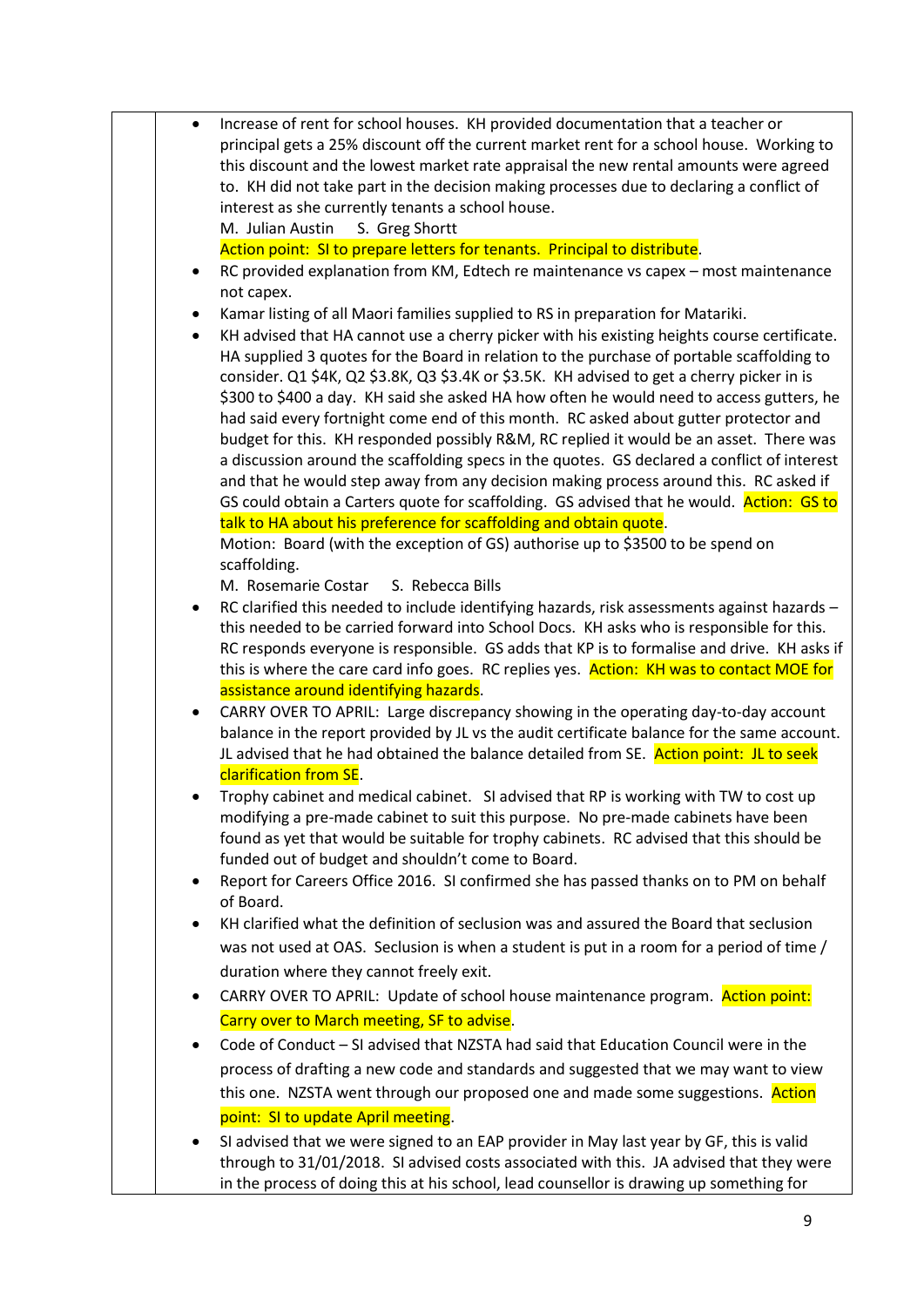|                         | school around usage. Action: JA to share once completed. Board agreed that it should<br>be discussed with Principal / Chair prior to being offered.                                                                                                                                                                                                                                                                                                                                                                                                                                                                                                                                                                                                                                                                                                                                                                                                                                                                                                                                                                                                                                                                                                                                                                                                                                                                                                                                                                                                                                           |
|-------------------------|-----------------------------------------------------------------------------------------------------------------------------------------------------------------------------------------------------------------------------------------------------------------------------------------------------------------------------------------------------------------------------------------------------------------------------------------------------------------------------------------------------------------------------------------------------------------------------------------------------------------------------------------------------------------------------------------------------------------------------------------------------------------------------------------------------------------------------------------------------------------------------------------------------------------------------------------------------------------------------------------------------------------------------------------------------------------------------------------------------------------------------------------------------------------------------------------------------------------------------------------------------------------------------------------------------------------------------------------------------------------------------------------------------------------------------------------------------------------------------------------------------------------------------------------------------------------------------------------------|
| $\overline{\mathbf{3}}$ | <b>Strategic decisions</b><br>3.1 Review of Policies - Staff Leave policy was discussed. Changes required as follows:<br>After 'A staff member appliesto the principal' add in the following 'Where a staff member is<br>sick or away from work (eg: bereavement) whereby a leave application is not completed prior to<br>leave being taken, the staff member is required to complete the form upon the first day of<br>returning to work and give this to the Principal'.<br>After 'The board of trusteesemployment agreement.' add another line with the following:<br>The Principal will then give all approved leave applications to the Payroll Administrator to be<br>processed via Novopay. Any leave applications approved for the Payroll Administrator are to be<br>processed via Novopay by the Principal.'<br>It was discussed that the leave application form attached to this policy differed from the<br>hardcopies in the staffroom. Action point: SI to compile information from both into one<br>document to become the master and supply to RB for uploading into School Docs.                                                                                                                                                                                                                                                                                                                                                                                                                                                                                            |
|                         | Updated version of EOTC policy approved by Board.<br>M. Julian Austin S. Rebecca Bills<br>Action: RB to submit approved policy to School Docs.                                                                                                                                                                                                                                                                                                                                                                                                                                                                                                                                                                                                                                                                                                                                                                                                                                                                                                                                                                                                                                                                                                                                                                                                                                                                                                                                                                                                                                                |
| 4                       | <b>Strategic discussions</b><br>Principal's report was tabled. KH advised that the Colour Run which took place last Friday raised<br>\$2K.<br>KH talked about the roof leaks and the incorrect wiring not being covered by insurance unless it<br>was result of an accident. A claim can be sent for the shade sails.<br>There was a discussion around who had built roof and that our Property person should be<br>contacted. KH advised that the new build has a leak as well.<br>KH advised that the issue with the wiring was that it had been wired wrong - KH advised that the<br>electrician also identified this had given her all the info around this and that it has now been fixed<br>and wired correctly.<br>There was a discussion about the electricians who wired it wrong and how the compliance was<br>signed off with incorrect wiring. Action: KH to report the state of the wiring to appropriate<br>people using the information the electrician has given her.<br>RC asked if anyone had any questions regarding the Principals report. GS asked about the<br>Gideons comments. KH gave an update on inquiries she has made with the police around this.<br>RC asked if a building consent was required / obtained for the work being carried out in the hall<br>by HA / JM. KH responded to say she didn't know she had to ask, KH clarified that they were<br>making a bigger opening in the wall. RC asked how do we know when we need a building<br>consent. SF responded to say if it's a load bearing wall you will need which would be detailed on<br>the plan. |
| 5                       | <b>Monitoring</b><br>Finance report – RC said that JL had handed this over to JA, head of the finance committee was<br>now JA, rest of committee is principal, JL and RC. JA talked through where we are at and what %<br>wise the budgets should be at. RC pointed out that we are already at 41% of budget for finance /<br>lease. JA advised that when we looked at copier lease we have to pay for so many copies,<br>theoretically we are getting hit with this. Action: JA to check with SE around this budget and<br>report back at April meeting.                                                                                                                                                                                                                                                                                                                                                                                                                                                                                                                                                                                                                                                                                                                                                                                                                                                                                                                                                                                                                                     |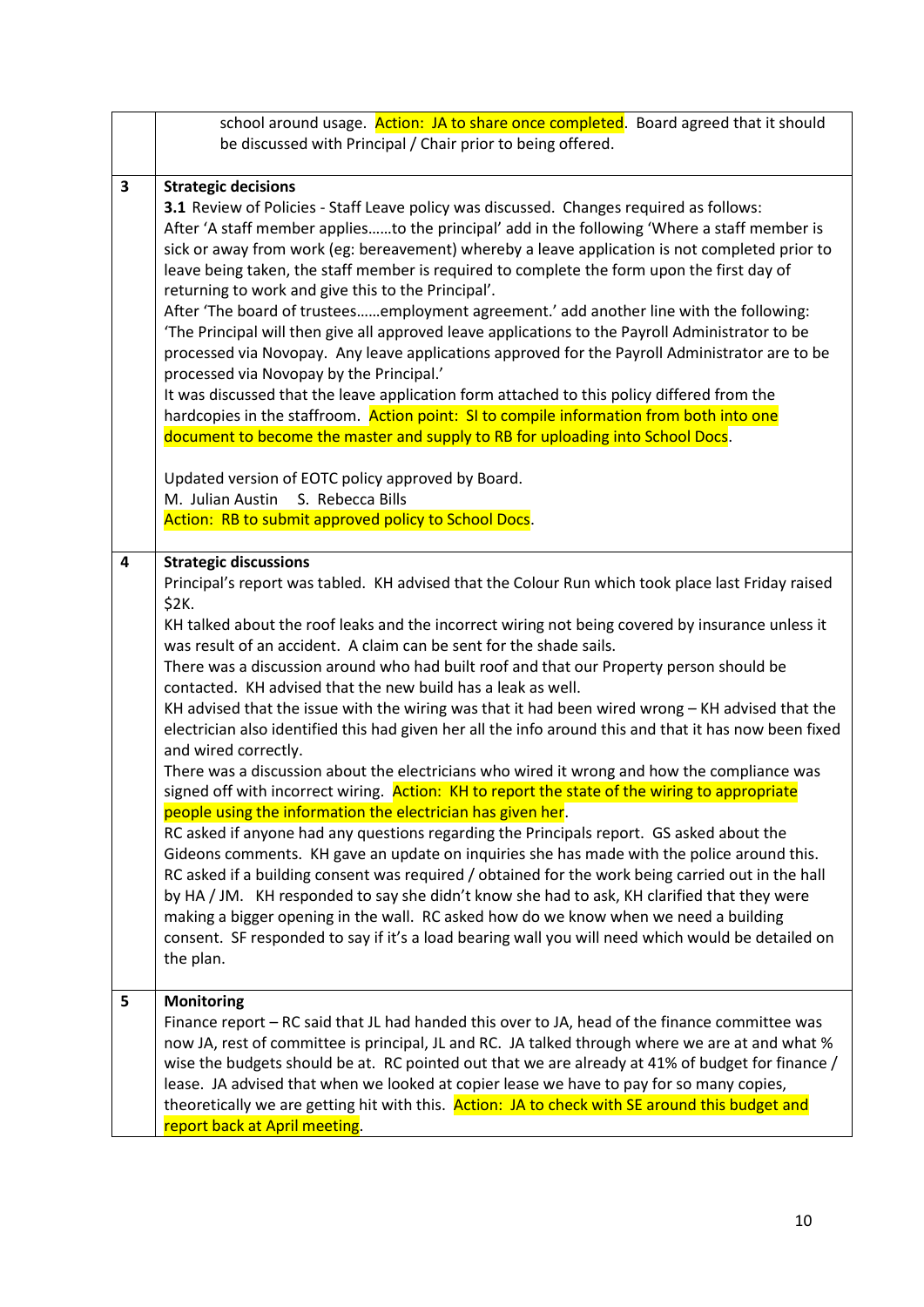RC advised that we are 45% overspent in swimming pool budget. Action: JA to get breakdown from SE as to what has been put in this budget year to date. There was a discussion around the Community Committee payments and Swimming club donation. M. Julian Austin S. Rebecca Bills

**5.1a** 2017 Operating Budget:

Minute: The Board agreed to adopt this (corrected) version of the 2017 Draft Operating Budget to become the Operating Budget for 2017.

Minute: Budget deficit (\$44843) to be taken out of reserves.

M. Julian Austin S. Rebecca Bills

Action: KH to check if both caretakers' wages included in caretaker budget.

9:45pm - Tuene Henderson left the meeting at this point to meet her drivers license requirements. Everyone fare welled Tuene.

**5.2** Staff report. RB talked through some great individual results from the swimming held recently. Action: SI to arrange a card or note on behalf of the Board acknowledging this fantastic achievement.

RC asked if anyone had any questions for RB, response was no. M. Rebecca Bills S. Rosemarie Costar.

**5.3** Student Rep Report tabled.

**5.4** Maori Report tabled. RT took everyone through the report. Re the setting of a date for hui, RC advised that we need to hear back re PLD, commitment to have Te Reo in every class. Journal is currently being worked on.

There was a discussion around the date picked for the Matariki celebrations being on Thursday 29<sup>th</sup> June 2017. KH advised that basketball is on that night and kids out with that, could we look to bring forward a day and do on Wednesday 28<sup>th</sup> June. RT to check availability of Marae. RT advised that if there is a tangi to be held at Ngatai E Rua Marae in Tuakau on the day then Matariki will be held at TeKotahitanga Marae. RS advised that the plan was to go around all local maraes to hold this event. RC asked that we are able to use the school vans to offer to transport kids if their parents are unable to take them. Action: This service to be offered - KH to advise teachers.

RS asked if there were any photos from Matariki celebrations last year as she had not seen any. RB said that CO had these and some of them had been used on the new website. RT said he had one question, how many staff were supportive of Te Reo. KH responded to say they all are supportive in terms of teaching however not all were confident to be able to do justice to it. RB adding that staff don't want to say / pronounce things wrong. KH asked if RT would be able to facilitate some workshops with the staff. **Action: RT to come back to KH around this**.

RS talked about the trialing of parent teacher interviews on marae, this will be talked about at the next hui to gauge interest. There was a discussion around the after school support workshops to be held at Te Kotahitanga Marae. RS advising that this would be 1 day a week and the kids will be fed as well. Probably looking at term 3 for this. KH said that a lot of Maori kids hang around here after school, is this something that could happen at school. RS responded to say that learning happens differently on a Marae. RC advised that she had seen a number of children here at school quite late. Action: Once after school support finalised RS to let KH know all details.

**5.5** Health & Safety Report tabled. GS talked about the new agenda driven report and how it is working well with some great content and some good actions detailed. With reading the report it's clear that good thought going into H&S.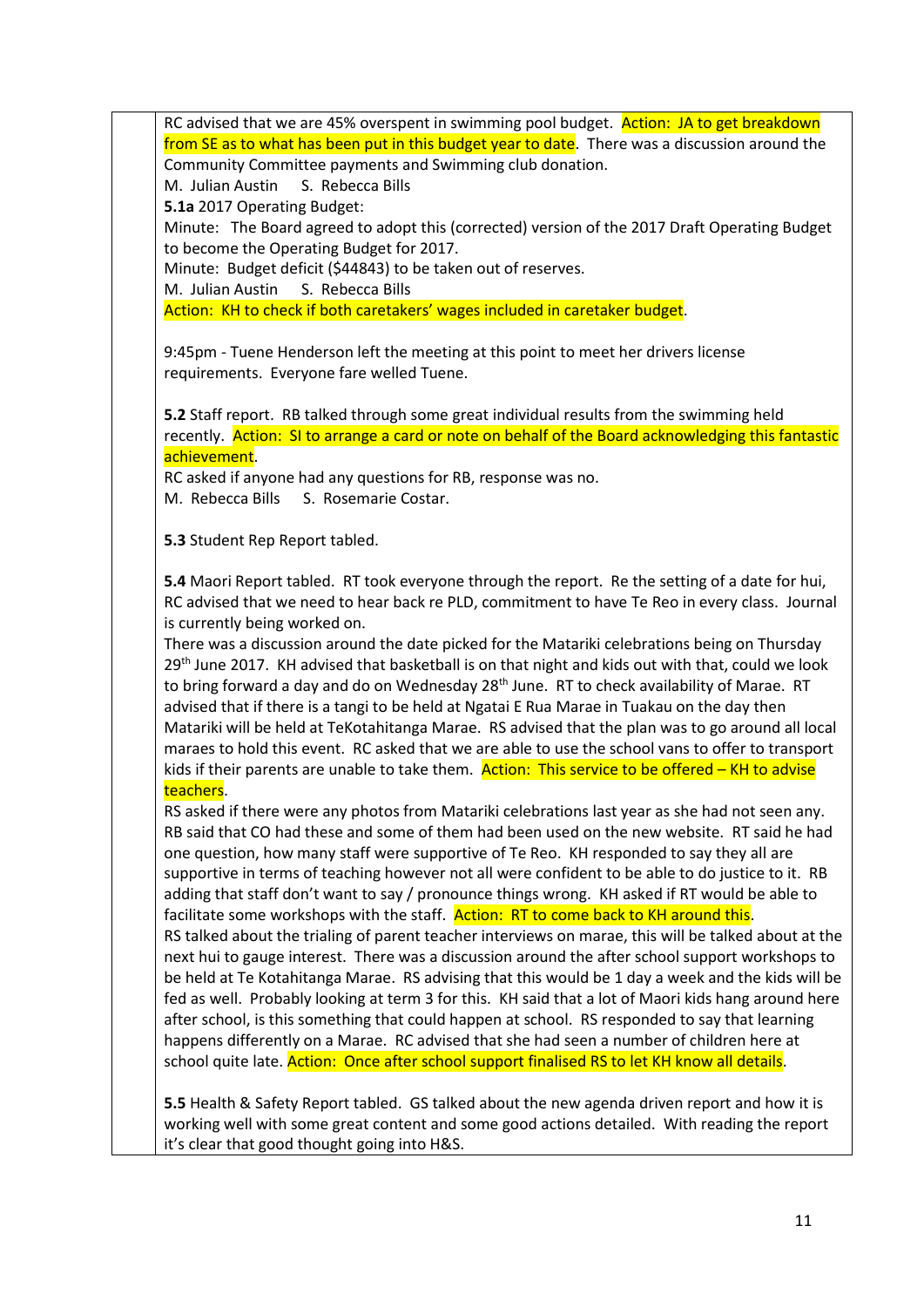|   | GS said with regards to point 2 - the staff carpark, high pull up latch. GS asked how much this<br>would cost. SF said could get a metre wide gate and then close up the gap. Action: KH to speak<br>to HA to quote a metre wide gate with a high pull up latch. |
|---|------------------------------------------------------------------------------------------------------------------------------------------------------------------------------------------------------------------------------------------------------------------|
|   |                                                                                                                                                                                                                                                                  |
|   | Re point 4 - swimming pool gate. RC asked if staff weren't giving keys to parents this would not                                                                                                                                                                 |
|   | be an issue. Action: KH to enforce rule again with staff, referencing H&S report. RB advised that                                                                                                                                                                |
|   | this gate cannot be hooked back. There was a discussion around the spring loaded gate and the                                                                                                                                                                    |
|   | tension. RC stated again that if staff did not give their keys to parents to open we won't have to                                                                                                                                                               |
|   | be addressing this.                                                                                                                                                                                                                                              |
|   | There was a discussion around the actual latch on the gate and the requirement around pool                                                                                                                                                                       |
|   | gates. Action: KH to speak to HA about getting a quote to change to a high pull up latch -                                                                                                                                                                       |
|   | establish if we can change latch or require new gate.                                                                                                                                                                                                            |
|   |                                                                                                                                                                                                                                                                  |
|   | Re PAT testing, KH advised that every year the offices are required to be tested and every 5                                                                                                                                                                     |
|   | months the classrooms are to be tested. KH advised that it would be a lot cheaper to get                                                                                                                                                                         |
|   | someone trained / registered to do this. GS talked about Carters buying a machine to do this.                                                                                                                                                                    |
|   | RC talked about the care card register and said that she had spoken to KP about adding a                                                                                                                                                                         |
|   | 'completed column' to say when it was done. GS talked through hazard identification to                                                                                                                                                                           |
|   | notification list.                                                                                                                                                                                                                                               |
|   |                                                                                                                                                                                                                                                                  |
|   | There was a discussion around moving to a preferred suppliers model for both goods and services                                                                                                                                                                  |
|   | to the school. The dropping off of empty chlorine containers and bringing back full containers                                                                                                                                                                   |
|   | was discussed. GS questioned why we do this ourselves. KH talked of keeping costs down, RC                                                                                                                                                                       |
|   | responds to say that we need to factor in HA's time and van use. GS questioned why we would                                                                                                                                                                      |
|   | even touch this stuff. KH responds to say that HA is under instruction to go further afield seeing                                                                                                                                                               |
|   | the existing supplier can't deliver. RC reiterating that we know caretakers are pushed to get                                                                                                                                                                    |
|   |                                                                                                                                                                                                                                                                  |
|   | stuff done, questioning why are we using them as couriers. RC saying that a preferred supplier                                                                                                                                                                   |
|   | could deliver free and save on time and money. JA says that each trip to Pukekohe is an hour                                                                                                                                                                     |
|   | away from school. Shouldn't be doing this if we have people rushing to get things done.                                                                                                                                                                          |
|   | KH spoke of school moving from Pak N Save to Countdown to take advantage of delivery service                                                                                                                                                                     |
|   | and therefore not having to pay staff mileage. JA talked of all government contracts and the                                                                                                                                                                     |
|   | benefits of this. JA asked KH if she was aware of all government contracts, KH responded yes.                                                                                                                                                                    |
|   | Action: KH to look into this to see if chlorine provider amongst them.                                                                                                                                                                                           |
|   | Action: KH to ask HA to compile a list of what chemicals used / stored at school.                                                                                                                                                                                |
|   |                                                                                                                                                                                                                                                                  |
| 6 | <b>Inward Correspondence</b>                                                                                                                                                                                                                                     |
|   | 6.1 NZEI Notification of Paid Union Meetings for all NZEI.                                                                                                                                                                                                       |
|   | 6.2 Response from WorkSafe re report from Electrician.                                                                                                                                                                                                           |
|   | 6.3 NZ Education Gazette $-27$ Feb 2017, volume 96 / number 3.                                                                                                                                                                                                   |
|   | 6.4 NZSTA - Jan / Feb 2017, issue 270.                                                                                                                                                                                                                           |
|   | 6.5 NZSTA 2017 Resource Annual.                                                                                                                                                                                                                                  |
|   | 6.6 NZSTA wall planner and increase your board's capability flyer.                                                                                                                                                                                               |
|   | 6.7 NZSTA 28th Annual Conference - 14-16 July 2017, Dunedin - Conference brochure.                                                                                                                                                                               |
|   |                                                                                                                                                                                                                                                                  |
|   | 6.8 Email from Koren Hopoi for BOT to consider a special thank you for a staff member. RC read                                                                                                                                                                   |
|   | this to the Board, the Board agreed that Mrs Ruhe should be acknowledged for the great work                                                                                                                                                                      |
|   | she is doing. Action: SI to arrange flowers and card for KH to present to SR at staff meeting.                                                                                                                                                                   |
|   | 6.9 Onewhero School 125 <sup>th</sup> Reunion - report from Alan Rowe. RC read this out. KH advised                                                                                                                                                              |
|   | update to letter, being that there was one invoice that had since come through to be paid out of                                                                                                                                                                 |
|   | the profit - it was looking more like \$6k once this is paid. KH said that HA had indicated that it                                                                                                                                                              |
|   | was cosmetic stuff only required to improve the toilets. Action: SI to respond on behalf of Board                                                                                                                                                                |
|   | to say thank you for all the hard work put in, generosity and accept their generous offer.                                                                                                                                                                       |
|   | 6.10 Letter from PPTA re Paid Union meetings.                                                                                                                                                                                                                    |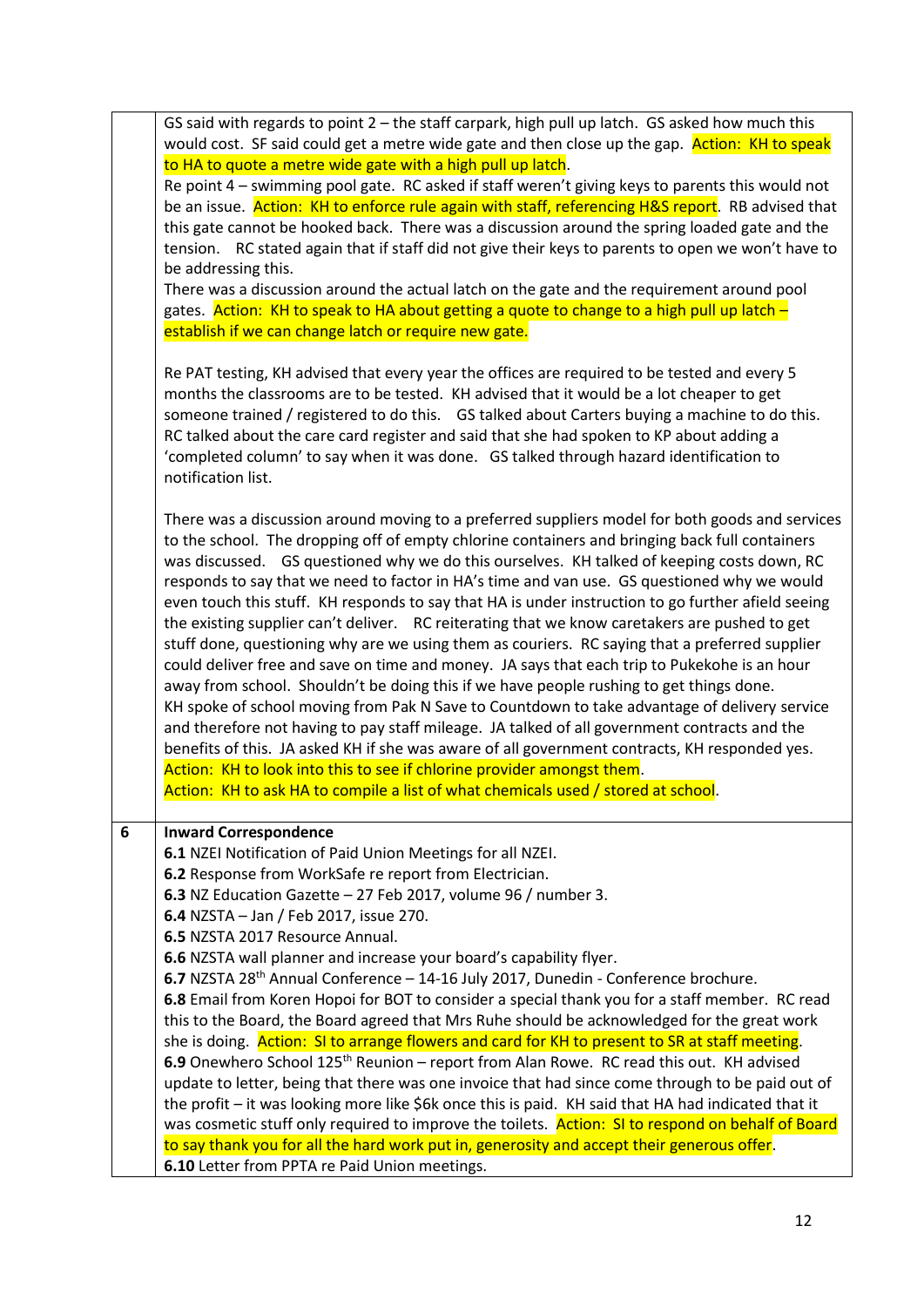**6.11** Email from NZEI re Employment Relations Education Leave (EREL) allocation for 2017. **6.12** Copy Right Licensing NZ, Final reminder – get your school licensed. KH advised that this had been given to Sarah to pay already. Action: KH to follow up with SE to check. **6.13** Email from WheroNet re letter dated 23/11/2016. There was a discussion around this proposal and it was decided that this is not core business and not what Board time should be focused on. All agreed that a letter is to be sent in response to decline this proposal. Action: SI to complete.

**6.14** NZ Education Gazette – 13 March, vol 96, number 4.

## **6A Outwards Correspondence**

**6A.1** Email response to WheroNet's email.

## **7 General Business**

**7.1** Analysis of Variance. KH advises that target 1 was talked to by TR at the beginning of the meeting. KH talked of one student that was working 30 hours per week, KH was asked how this worked with attendance and truancy. KH clarifies work was done at night and weekend, if away from school was put down as being truant. It's the student choosing. RC asks what do parents say. KH responds to say that they can be working to help support parents / family sometimes. RC asked about the  $L1 - 3$  inquiry based teacher employed. Initially this was KH, now JW is this teacher. There was discussion around some of the points in the VOA and questions asked. Due to timing it was decided to discuss this in more depth at the next meeting. There was a brief discussion around how disappointing the results were.

KH adds that there is a very substantial report on year 7/8, this is more data that may be of interest to read. There was a discussion around this. RC asked where the evidence was that shows it is not our kids and that it's the imports affecting the results. RB said that they wrote a list for RTLB, it was highlighted how they came to us. 30 in total in the list, 20 out of zone, all referred with behavioural problems. JA asked the question are imports worth it. RC asks the question are they enabling us to have a larger curriculum. KH responds to say that we are talking years 1 to 6. RC states that JP is supplying data for years 1 to 6, years 7 to 10 is DM, 2IC JR is supplying 7 & 8, RC questioned why data was not coming from DM. KH responds to say that DM / JR are heading assessment. We had a meeting, they would like to pick it up and learning from CC. This is starting to happen now. JR understands kids more, analysis and data coming back to DM. JA talked of the middle school issues, tried things like boys only classes. Nothing seems to have fundamentally changed. There was a discussion around CoL and being on the same page of how you assess.

There was a discussion around text books and not having enough. JA saying we need to be a head of the game. We should be able to get an indication from our feeder schools on numbers coming, so we have an indicative idea. Can't start sharing text books. RC asked the question if we were focused on everyone having a device at school. KH responds to say that what we have looked at is 2018 would like to be a 1:1 device school (year 3 and up). So we have 3 terms to push this and put systems in place. From year 3 up. KH talked about one company that had supplied a quote for the cheapest devices she has seen, there is a requirement to purchase in bulk. RC suggested we could presell. KH said she wants to gather all options available. JA said ideally it needs to be the same device.

RC asked a question, what learning the year 10 boys were doing while being read to by year 3 boys. KH talked of older boys being stood down or going into the junior rooms and talked about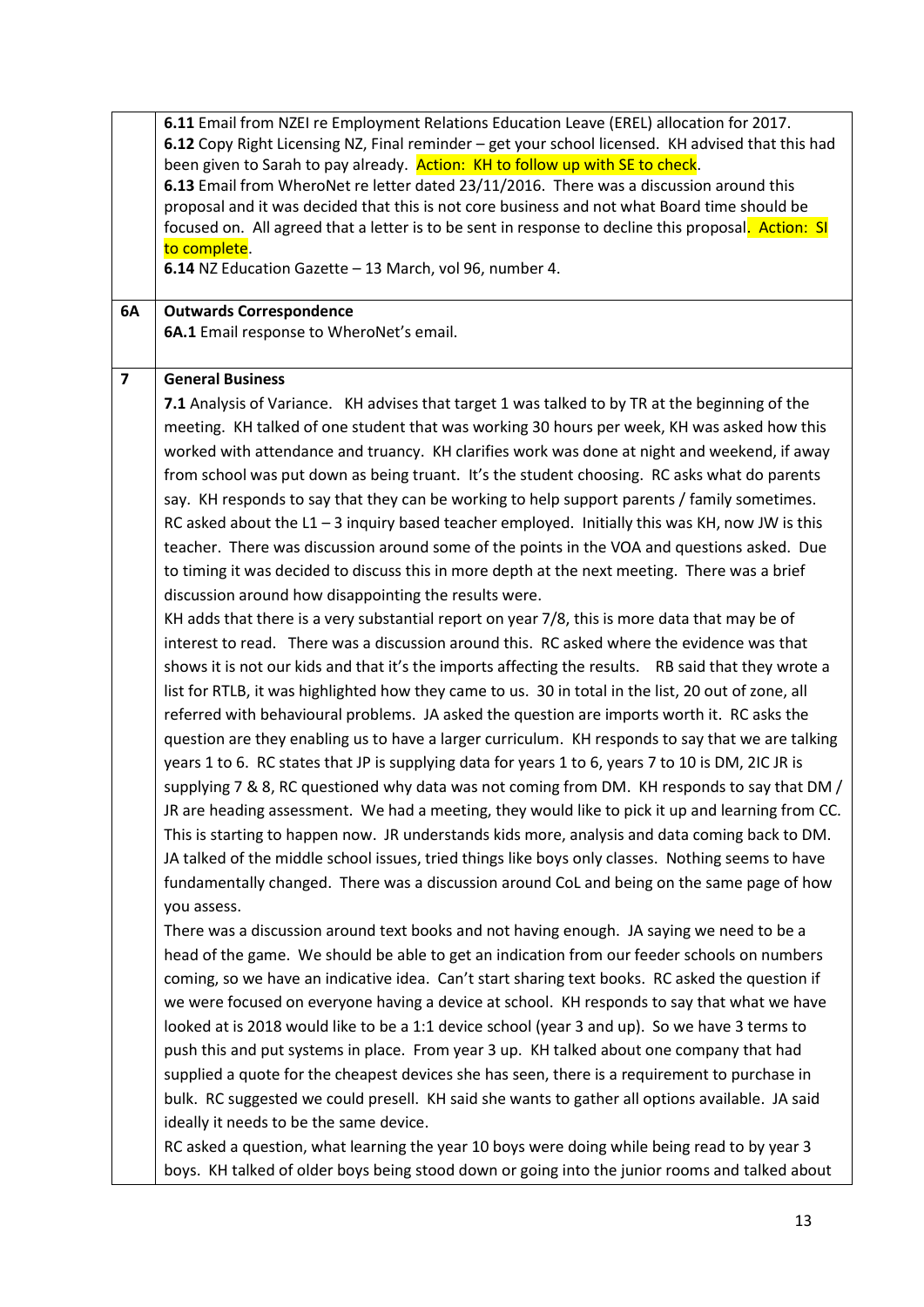the young ones and what they got out of it. RC asked isn't our number one priority their education, we need to find a better way to engage with them. There was a discussion around these boys and what they are currently doing now. JA said that is dealing with the disease before the symptoms. Asking what made them disengage – why are they doing this. It's like the ambulance at the bottom of the cliff. KH responded to say that it wasn't due to lack of trying to engage them, and that she feels wasn't ambulance at bottom of cliff. JA continues to say key element is picking up earlier. Looked at results, we need to drill down, why did we achieve these results, we have got to find out what the reason is. RC agreed, however given the time that this was not going to happen tonight.

**7.2** Plan audit of procedures and compare to policy – there was a discussion around the appointment of subcommittee to carry out this audit. Board agreed that the subcommittee is: RB, RC. Action: RC / RB to conduct audit and report back.

**7.3** Appointment of appraiser (small budget deficit). RC talked through that Dave White had been the appraiser for the last 3 years and had said himself that it was probably time for a change. RC advised that Edsol had been highly recommended, Edsol is based out of Tuakau. RC asked everyone if they had read the documentation sent out prior to the meeting. There was a discussion around this and the timeframe to engage their services discussed as 3 years, decided to appoint for 1 year at this stage.

Motion: To appoint Edsol as the new appraiser for OAS.

M. Rosemarie Costar S. Greg Shortt.

Action: GF's appraisal for 2016 will come to the Board next meeting when GF is back.

**7.4** Delegated authority to Principal review. Decided to stick with what we currently have until we are able to access the framework CF has provided.

**7.5** Foreign fee paying students – setting of fees. KH advised that AvD had come to her regarding setting of fees. AvD has looked at what other schools do and has proposed what was sent through as pre-read. JA advised that there is a MOE guideline. KH confirmed that AvD had gone through this and has been really thorough. KH said that she wants to advertise however needs fee structure confirmed first. Board approved proposed fee structure. M. Rereokeroa Shaw S. Stewart Foote.

**7.6** Trip proposal forms (overnight) for approval. There was a general discussion and clarification as to when and why the Board sign.

(a) Area Schools Coaching Clinic – approved by Board.

(b) MAADI Cup Rowing – approved by Board.

(c) Whakapapa Ski Field, Mt Ruapehu – approved by Board.

KH added that she also had one from KR for a trip to Karangahake Gorge – however KH then withdrew this one due to the suggested volunteer helper for trip not being police vetted and timeframe did not allow for this to happen.

**7.7** Joining a Community of Learning. RC advised that we hadn't been invited to join a CoL. KH responded to say that there is a story behind this and talked through this. RS asked if they can stop us joining the existing CoL. RC said she thought we would need to express a desire to be a part of. KH advised that there was bad blood and we needed to build bridges. RB added that we